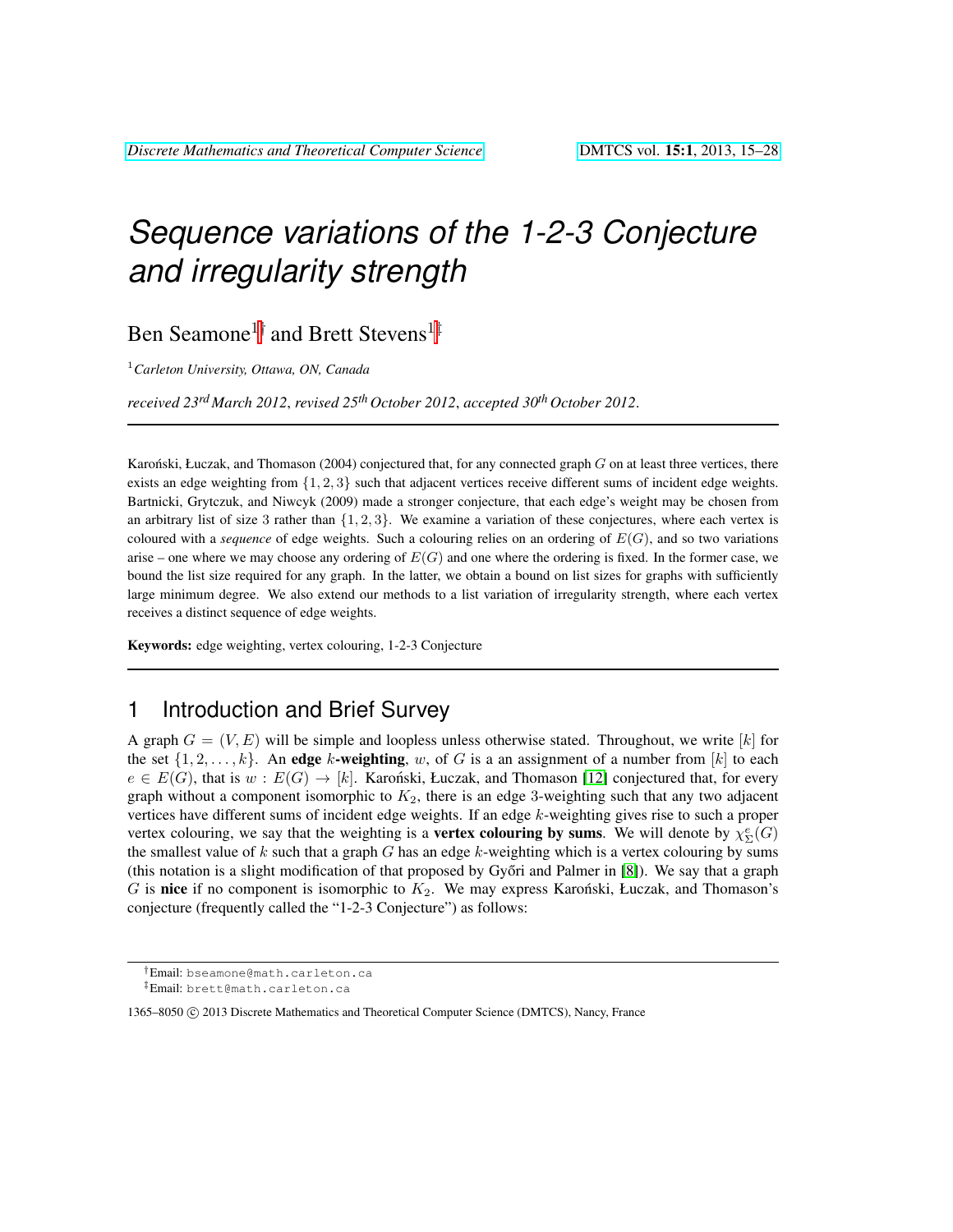#### **1-2-3 Conjecture** (Karoński, Łuczak, Thomason [\[12\]](#page-12-0)). *If G is nice, then*  $\chi_{\Sigma}^e(G) \leq 3$ .

One may also obtain a vertex colouring from an edge  $k$ -weighting by considering the products, sets, or multisets of incident edge weights. The smallest  $k$  for which a graph  $G$  has an edge  $k$ -weighting which is a proper vertex colouring by products, sets or multisets will be denoted  $\chi^e_{\Pi}(G), \chi^e_s(G)$  and  $\chi^e_m(G)$ , respectively. The best known bounds for these graph parameters are, for any nice graph  $G, \chi_{\Sigma}^e(G) \leq 5$  $[10], \chi_m^e(G) \leq 4$  $[10], \chi_m^e(G) \leq 4$  [\[1\]](#page-12-3),  $\chi_{\Pi}^e(G) \leq 5$  [\[17\]](#page-13-0), and  $\chi_s^e(G) = \lceil \log_2 \chi(G) \rceil + 1$  [\[8\]](#page-12-1). It is shown in [1] that if  $\delta(G) \ge 1000$ , then  $\chi^e_m(G) \le 3$ . In [\[2\]](#page-12-4) it is shown that, asymptotically almost surely,  $\chi^e_\Sigma(G) \le 2$ .

One may also allow each vertex to receive a weight from  $[k]$ , in addition to the edge weights; such weightings of  $G$  are called **total** k-weightings. Vertex colourings via total weightings are obtained by considering the weights of the edges incident to a vertex as well as the vertex's weight itself. The smallest  $k$  for which a graph  $G$  has a total  $k$ -weighting which is a proper vertex colouring by sums, products, sets or multisets is denoted  $\chi_{\Sigma}^t(G), \chi_{\Pi}^t(G), \chi_s^t(G)$  and  $\chi_m^t(G)$ , respectively.

The following conjecture motivates the study of total weightings and vertex colouring by sums:

#### **1-2 Conjecture** (Przybyło, Woźniak [\[14\]](#page-12-5)). *For every graph*  $G$ ,  $\chi^t_{\Sigma}(G) \leq 2$ .

Clearly, any upper bound on an edge  $k$ -weighting parameter is an upper bound on its corresponding total k-weighting parameter. The best known improvements on the bounds above are, for an arbitrary graph  $G$ ,  $\chi_{\Sigma}^t(G) \leq 3$  [\[9\]](#page-12-6) (in fact, only vertex weights 1 and 2 are required) and  $\chi_{\Pi}^t(G) \leq 3$  [\[17\]](#page-13-0). Clearly both  $\chi_{\Sigma}^t(G)$  and  $\chi_{\Pi}^t(G)$  are upper bounds on  $\chi_m^t(G)$ , so we have that  $\chi_m^t(G) \leq 3$  as well.

All of the above graph colouring parameters have natural list generalizations. Rather than choosing a weight from  $[k]$  for each edge (vertex), one must choose a weight for each edge (vertex) from a set of k arbitrary real numbers independently assigned to each edge (vertex). We call such weightings edge  $k$ -listweightings and total k-list-weightings (in the case where vertex weights are included). Given a graph  $G$ , the smallest k such that any assignment of lists of size k to  $E(G)$  permits an edge k-list-weighting which is a vertex colouring by sums is denoted  $ch_{\Sigma}^e(G)$ ; each of the parameters above generalizes similarly.

The following conjecture proposes a stronger version of the 1-2-3 Conjecture:

### **List 1-2-3 Conjecture** (Bartnicki, Grytczuk, Niwcyk [\[4\]](#page-12-7)). *If G is a nice graph, then*  $\text{ch}^e_{\Sigma}(G) \leq 3$ .

It is shown in [\[15,](#page-12-8) [16\]](#page-12-9) that  $ch_{\Sigma}^e(G) \leq 2\Delta(G) + 1$  for any nice graph G. However, there is no known integer K such that  $ch_{\Sigma}^e(G) \le K$  for any nice graph G. Bartnicki et al. [\[4\]](#page-12-7) establish that  $ch_{\Sigma}^e(G) \le 3$  if G is complete, complete bipartite, or a tree. The analogous problem for digraphs is also solved in [\[4\]](#page-12-7) and [\[13\]](#page-12-10). In the former, a constructive method is used to show that  $\text{ch}^e_{\Sigma}(D) \leq 2$  for any digraph D; the latter provides an alternate proof using algebraic methods.

The multiset version of the 1-2-3 Conjecture is a natural relaxation of the requirement that adjacent vertices receive distinct sums. This paper is concerned with a further relaxation of the multiset version, where one requires that adjacent vertices receive distinct sequences (given some reasonable method of constructing a sequence from weights of incident edges). In Section 2, we introduce the problem of colouring  $V(G)$  by sequences of weights from incident edges. In Section 3, we study colouring by sequences with the requirement that *every* vertex receives a distinct sequence rather than only adjacent vertices; this is a variation of a well studied parameter known as the irregularity strength of a graph. Wherever possible, we study the stronger "list versions" of these weighting problems.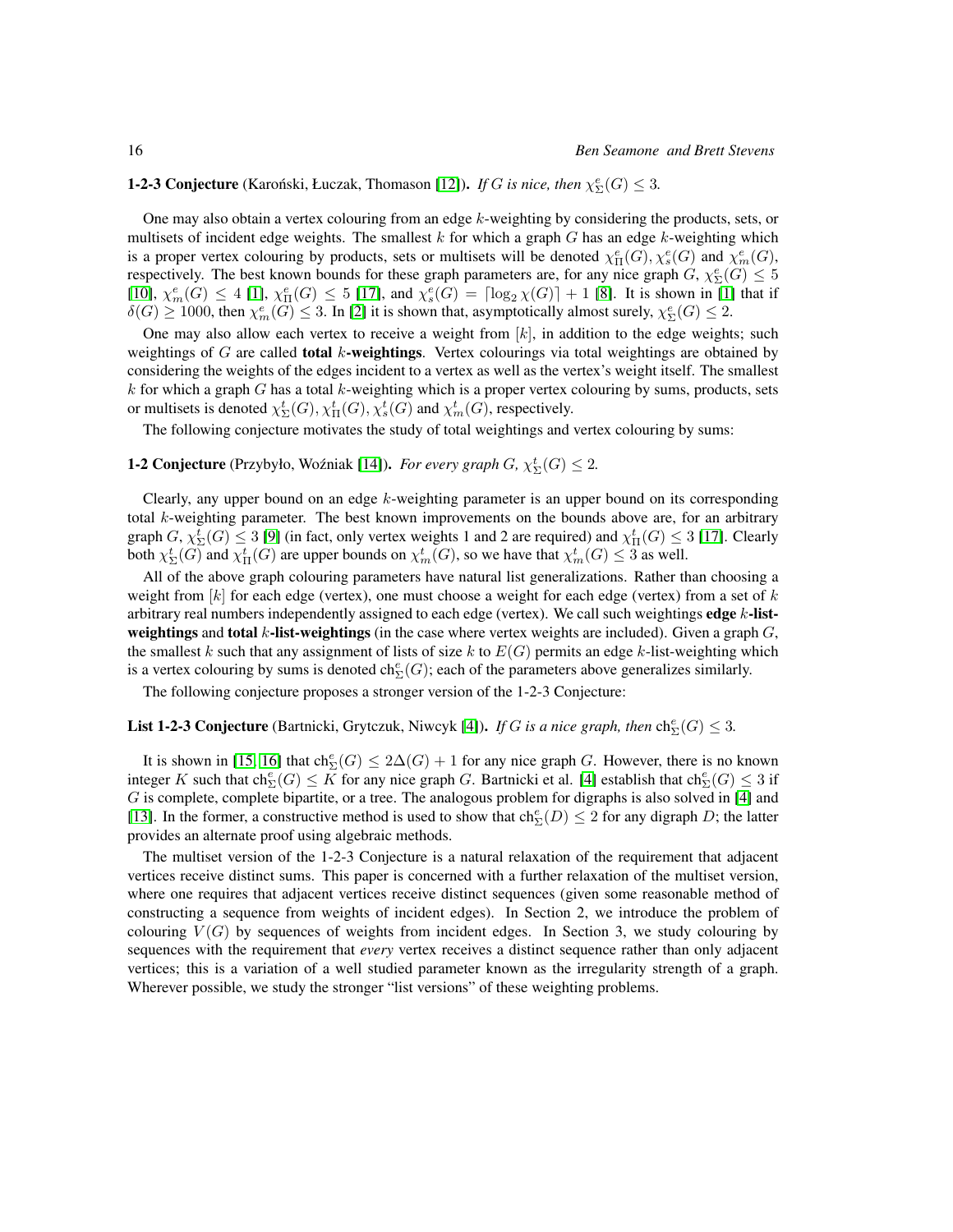# 2 Vertex Colouring by Sequences

We must first define how to induce a sequence of weights from an edge weighting. Let  $E(G) = \{e_1, e_2, \ldots, e_n\}$  $e_m$ } be the edge set of a graph  $G$ ,  $\prec$  a total order on  $E(G)$ , and let  $w : E(G) \to S$  be an edge weighting of G. For a vertex  $v \in V(G)$ , let  $I_v = \{i : e_i \ni v\}$ . A colouring of  $V(G)$  from w by sequences is obtained by constructing a sequence for each  $v \in V(G)$  by taking the multiset  $\{w(e_i) : i \in I_v\}$  and ordering the elements according to  $w(e_i) \prec w(e_j)$  if and only if  $e_i \prec e_j$ .

For example, consider  $C_5$  with vertices and edges labelled as in Figure [1:](#page-2-0)



<span id="page-2-0"></span>Fig. 1: A labelled 5-cycle

We will consider two edge orderings of this graph and attempt to properly colour the vertices by sequences for each using only two edge weights.

If the edges are ordered  $e_1 \prec e_2 \prec e_3 \prec e_4 \prec e_5$ , then there is an edge 2-weighting  $w : E(C_5) \to \{a, b\}$ which is a proper colouring by sequences, given in Table [1:](#page-2-1)

| Weighting    | Colouring     |
|--------------|---------------|
| $w(e_1)=a$   | $c(v_1)=aa$   |
| $w(e_2) = b$ | $c(v_2)=ab$   |
| $w(e_3)=a$   | $c(v_3) = ba$ |
| $w(e_4)=b$   | $c(v_4)=ab$   |
| $w(e_5)=a$   | $c(v_5) = ba$ |

<span id="page-2-1"></span>**Tab. 1:** An edge 2-weighting that properly colours  $V(C_5)$  by sequences

However, for the ordering  $e_1 \prec e_3 \prec e_5 \prec e_2 \prec e_4$ , the vertex colours given by a weighting w are

$$
c(v_1) = w(e_1)w(e_5),c(v_2) = w(e_1)w(e_2),c(v_3) = w(e_3)w(e_2),c(v_4) = w(e_3)w(e_4),c(v_5) = w(e_5)w(e_4).
$$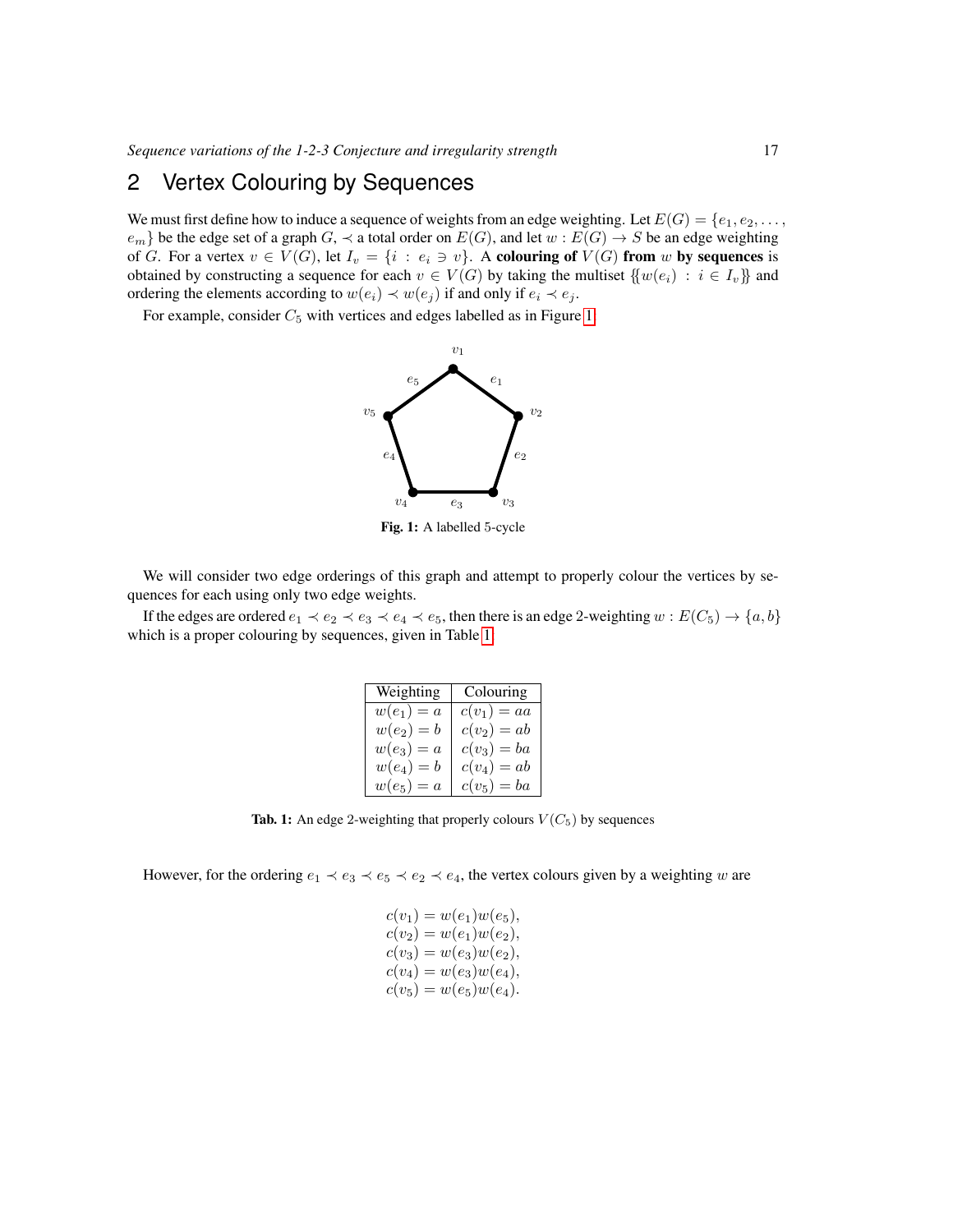In order to have a proper colouring,

$$
w(e_5) \neq w(e_2), \tag{1}
$$

$$
w(e_1) \neq w(e_3), \tag{2}
$$

$$
w(e_2) \neq w(e_4), \tag{3}
$$

$$
w(e_3) \neq w(e_5). \tag{4}
$$

If w is a weighting with only two edge weights, then inequalities (1) and (3) imply that  $w(e_4) = w(e_5)$ , while (2) and (4) imply that  $w(e_1) = w(e_5)$ . Together, this forces  $c(v_1) = c(v_5)$ , and hence  $C_5$  cannot be properly vertex coloured by sequences with two edge weights for the ordering  $e_1 \prec e_3 \prec e_5 \prec e_2 \prec e_4$ .

Hence, the order of the edges plays a significant role in vertex colouring by sequences. As such, we consider the following two problems:

<span id="page-3-0"></span>Problem 1. *Given a graph* G*, what is the smallest value of* k *such that there is an edge* k*-weighting of* G *which gives a proper colouring of*  $V(G)$  *by sequences* for some *ordering of*  $E(G)$ *?* 

<span id="page-3-3"></span>Problem 2. *Given a graph* G*, what is the smallest value of* k *such that there is an edge* k*-weighting of* G *which gives a proper colouring of*  $V(G)$  *by sequences* for every *ordering of*  $E(G)$ *?* 

These parameters will be called  $\chi^e_{\sigma^*}(G)$  and  $\chi^e_{\sigma}(G)$ , respectively. For the list-weighting variations,  $ch_{\sigma^*}^e(G)$  and  $ch_{\sigma}^e(G)$  will be used.

#### *2.1 Colouring by sequences for some* E(G) *ordering*

The case when one is free to choose an "optimal" ordering of the edges of a graph  $G$  is the easier of the two problems to analyze. In this section, Problem [1](#page-3-0) is solved completely for edge weightings and total weightings for graphs and multigraphs.

We begin with the simple case of cycles.

<span id="page-3-1"></span>**Proposition 2.1.** *If*  $n \geq 3$ ,  $\text{ch}_{\sigma^*}^e(C_n) = 2$ .

**Proof:** The  $n = 3$  case is trivial. Let  $n \geq 4$ ,  $V(C_n) = \{v_1, \ldots, v_n\}$ , and  $E(C_n) = \{v_i v_{i+1} : 1 \leq i \leq n\}$ with index addition taken mod *n*. Let  $e_i = v_i v_{i+1}$ . For each  $i = 1, ..., n$ , let  $L_{e_i}$  be a set of 2 elements. Choose  $w(e_2) \in L_{e_2}$  and  $w(e_n) \in L_{e_n}$  such that  $w(e_2) \neq w(e_n)$ . For each  $i = 3, \ldots, n-1$ , let  $w(e_i) \in L_{e_i} \setminus \{w(e_{i-1})\}$  and let  $w(e_1) \in L_{e_1} \setminus \{w(e_{n-1})\}$ . The resulting vertex colouring by sequences is proper.  $\Box$ 

The **prefix** of length t of a sequence  $a_1a_2 \cdots a_n$  is the subsequence  $a_1a_2 \cdots a_t$ . A vertex colouring by sequences, c, is **prefix distinguishing** if, for any  $uv \in E(G)$  with  $d(u) \geq d(v) \geq 2$ ,  $c(v)$  is not the prefix of  $c(u)$ ; in other words, if  $c(v) = a_1 a_2 \cdots a_k$  and  $c(u) = b_1 b_2 \cdots b_l$  for some  $l \geq k$ , then there exists an index i,  $1 \le i \le k$ , such that  $a_i \ne b_i$ . Clearly any prefix distinguishing vertex colouring by sequences is also a proper vertex colouring. By proving a stronger statement about prefix distinguishing colourings by sequences, one can show that  $ch_{\sigma^*}^e(G) \leq 2$  for every nice graph G. Note that we use  $|S|$  to denote the length of a sequence S.

<span id="page-3-2"></span>**Theorem 2.2.** Let G be a nice connected graph and for each  $e \in E(G)$  let  $L_e$  be a set of two real *numbers. There is an ordering of*  $E(G)$  *and values*  $w(e) \in L_e$ ,  $e \in E(G)$ *, such that* w *is a prefix distinguishing vertex colouring by sequences.*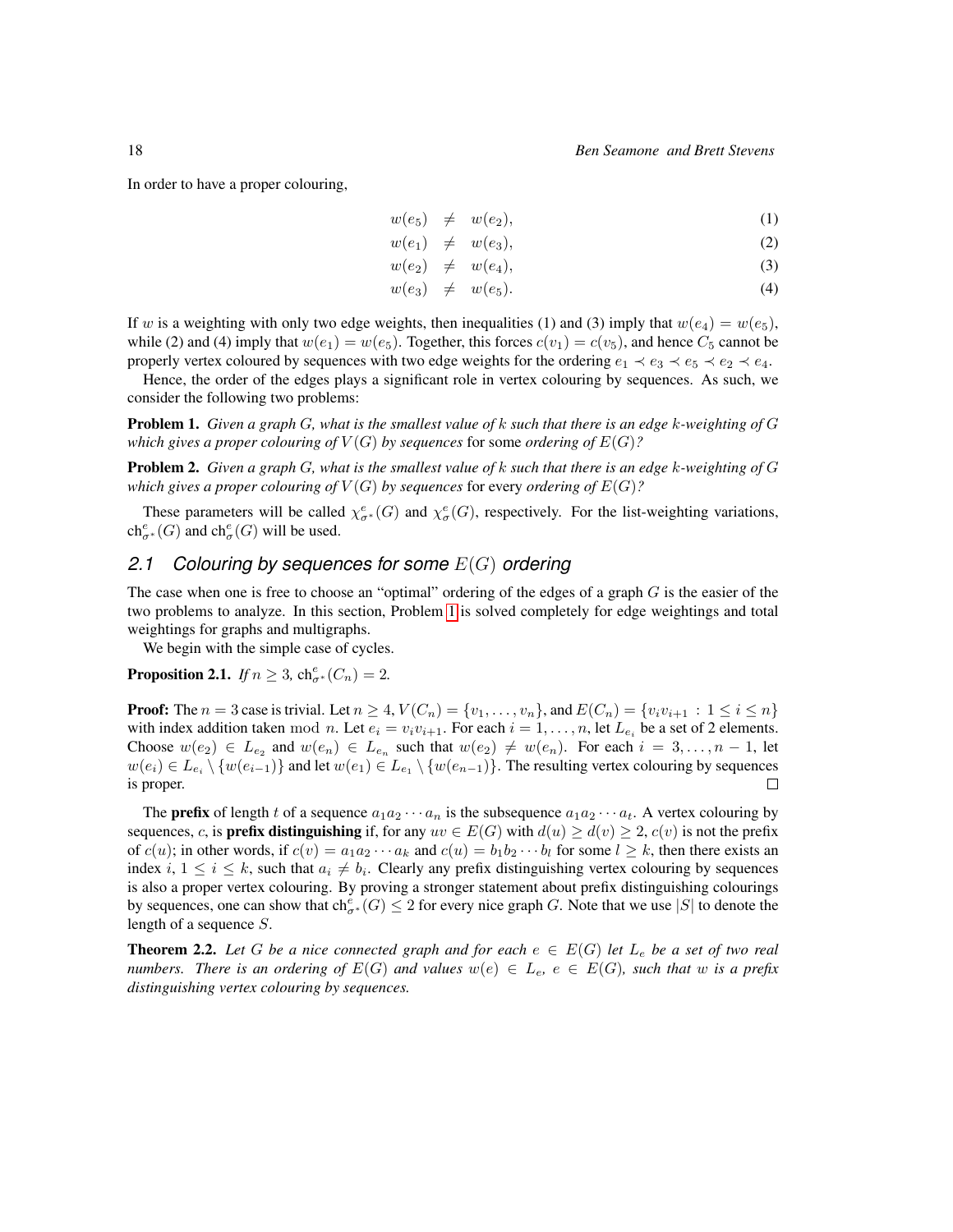**Proof:** We prove the statement by induction on  $|V(G)|$ . The theorem is true if  $|V(G)| = 3$ ; assume  $|V(G)| \geq 4$ . Let  $d = \delta(G)$ , let  $x \in V(G)$  be a vertex of minimum degree, and let  $G' = G - x$  (note that no component of  $G'$  is isomorphic to  $K_2$ ). For various values of d, it will be shown that an edge weighting  $w'$  which gives a prefix distinguishing vertex colouring by sequences of  $G'$ , say  $c'$ , can be extended to  $G$ . Let w and c denote the extended edge weighting and vertex colouring of  $G$ , respectively. In each case we consider, the ordering of the edges of  $E(G')$  which gives  $c'$  is extended by appending the edges incident to x to the end of the ordering (and hence, the weights of these edges to the ends of the colours of vertices in  $N_G(x)$ ).

Suppose  $d = 1$ , and let  $N_G(x) = \{y\}$ . If  $d_{G'}(y) = 1$ , let z be the neighbour of y in G' and choose  $w(xy) \in L_{xy}$  different from the second entry in  $c'(z)$ . Otherwise,  $d_{G'}(y) \ge 2$  and so, since  $c'$  is prefix distinguishing, any choice of  $w(xy) \in L_{xy}$  gives a prefix distinguishing colouring of  $V(G)$ .

Suppose  $d = 2$ . If G is a cycle, then the result follows by Proposition [2.1.](#page-3-1) Assume G is not a cycle. One may choose x such that one of its neighbours has degree at least 3 in  $G$ ; call this neighbour  $y_1$ . Let  $y_2$  denote the other neighbour of x. There are two forbidden values of  $c(x)$  given by the length 2 prefixes of  $c'(y_1)$  and  $c'(y_2)$ . If  $d_{G'}(y_2) = 1$ , let z denote the neighbour of  $y_2$  in  $G'$  and choose  $w(xy_2) \in L_{xy_2}$ different from the second entry in  $c'(z)$ . There are then at least three possible colours for  $c(x)$ , and so at least one permissible choice of  $w(xy_1) \in L_{xy_1}$ . Suppose that  $d_{G'}(y_2) \geq 2$ . There are at least four possible colours for  $c(x)$ , and so at least one permissible choice of  $w(xy_1) \in L_{xy_1}$  and  $w(xy_2) \in L_{xy_2}$ , and hence at least two permissible choices which give the desired c.

Suppose  $d \geq 3$ , and let  $N_G(x) = \{y_1, \ldots y_d\}$ . Order  $E(G)$  beginning with the edges of  $E(G')$  as ordered by the induction hypothesis, and adding  $xy_1 \prec \ldots \prec xy_d$  to the end of the ordering. Since  $c'$  is prefix distinguishing in G', any choices of  $w(xy_i) \in L_{xy_i}$ ,  $i = 1, \ldots, d$ , will be prefix distinguishing in G except perhaps between x and some  $y_i$ . Since  $\delta(G') \geq d-1$ , the length of each sequence  $c'(y_i)$  is at least d − 1. Forbid x from receiving the same  $(d-1)$ -prefix as any of  $y_1, y_2, \ldots, y_d$ . There are  $2^{d-1}$  choices for the weights of  $xy_1, \ldots xy_{d-1}$ , and hence for the prefix of length  $d-1$  of  $c(x)$ . Since  $d \geq 3$ , it follows that  $2^{d-1} > d$  and hence at least one  $(d-1)$ -prefix does not conflict with any of the  $(d-1)$ -prefixes of the colours assigned to  $y_1, y_2, \dots, y_d$ . Any choice of  $xy_d \in L_{xy_d}$  completes the weighting.  $\Box$ 

### **Corollary 2.3.** *If* G *is a nice graph, then*  $\mathrm{ch}^e_{\sigma^*}(G) \leq 2$ *.*

To obtain a similar result for a total k-weighting of a graph  $G$ , create a new graph  $H$  by adding a leaf to each  $v \in V(G)$  and assigning the new leaf edge incident to v the list  $L_v$ . Applying Theorem [2.2](#page-3-2) to H gives an ordering of the vertices and edges of G and a total k-list-weighting of G which colours  $V(G)$  by sequences. Hence, we have the following corollary:

### <span id="page-4-0"></span>**Corollary 2.4.** *For any graph G*,  $\text{ch}_{\sigma^*}^t(G) \leq 2$ *.*

Theorem [2.2](#page-3-2) also easily extends to multigraphs. We call a multigraph nice if it has no loopless connected component with exactly two vertices.

Theorem 2.5. *If* M *is a nice, loopless multigraph, then there is an ordering of* E(M) *such that, for any assignment of lists of size* 2 *to the edges of* M*, there exists an edge* 2*-list-weighting* w *which gives a prefix distinguishing vertex colouring by sequences.*

**Proof:** Let G be the underlying simple graph of M and apply Theorem [2.2](#page-3-2) to G; denote by c the resulting colouring of G. The edges of  $E(M) \setminus E(G)$  will be assigned to the end of the ordering of  $E(G)$ . For every  $uv \in E(M)$  such that  $d_G(u) \geq d_G(v) \geq 2$ , any assignment of weights to edges in  $E(M) \setminus E(G)$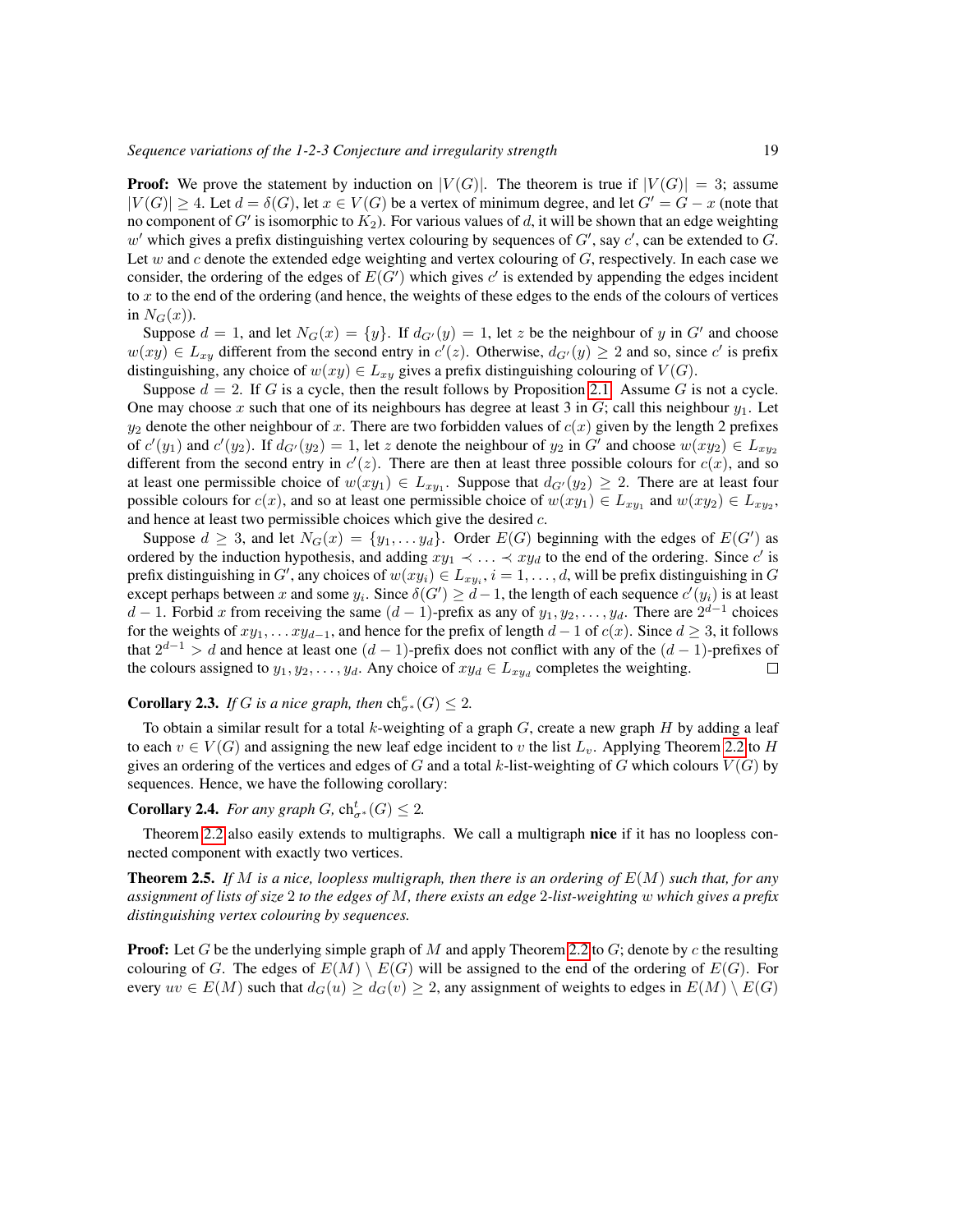preserves the prefix distinguishing vertex colouring. Consider  $x \in V(G)$  with  $d_G(x) = 1$ . If  $d_M(x) = 1$ as well, then any assignment of weights to the remaining edges will preserve the prefix-distinguishing vertex colouring. If  $d_M(x) \geq 2$ , then let  $e \in E(M) \setminus E(G)$  be incident to x and let y be the other end of e. Choosing  $w(e)$  different from the second entry in  $c(y)$  preserves the prefix-distinguishing vertex colouring.  $\Box$ 

The following corollary follows in the same manner as Corollary [2.4.](#page-4-0)

**Corollary 2.6.** *If* M is a nice multigraph, then there is an ordering of  $E(M) \cup V(M)$  *such that, for any assignment of lists of size* 2 *to the edges and vertices of* M*, there exists a total* 2*-list-weighting* w *which gives a prefix distinguishing vertex colouring by sequences.*

#### *2.2 Colouring by sequences for any* E(G) *ordering*

We now turn our attention to the problem of determining  $\chi^e_\sigma(G)$ ,  $\chi^t_\sigma(G)$ ,  $\text{ch}^e_\sigma(G)$ , and  $\text{ch}^t_\sigma(G)$  for a graph G. Each bound is clearly bounded above by its multiset counterpart (i.e.  $\chi^e_\sigma(G) \leq \chi^e_m(G)$ ). In general, it is not clear for which graphs these bounds are tight. For example,  $\chi^e_\sigma(C_3) = 2$  and  $\chi^e_m(C_3) = 3$ , whereas  $\chi^e_{\sigma}(C_4) = \chi^e_m(C_4) = 2$  and  $\chi^e_{\sigma}(C_5) = \chi^e_m(C_5) = 3$ .

The following proposition follows from two bounds stated in the introduction  $-\chi_m^e(G) \leq 4$  for every nice graph and  $\chi_{\Sigma}^{t}(G) \leq 3$  for every graph.

**Proposition 2.7.** If a graph G is nice then  $\chi^e_{\sigma}(G) \leq 4$ . For any graph G,  $\chi^t_{\sigma}(G) \leq 3$ .

We make the following conjectures, in light of the conjectures stated in the opening section:

<span id="page-5-0"></span>**Conjecture 1.** *If G is a nice graph then*  $\mathrm{ch}^e_{\sigma}(G) \leq 3$ *.* 

<span id="page-5-1"></span>**Conjecture 2.** For any graph  $G$ ,  $\text{ch}^t_\sigma(G) \leq 2$ .

Conjectures [1](#page-5-0) and [2](#page-5-1) are verified here for d-regular graphs of sufficiently large degree and for general graphs with  $\delta(G)$  sufficiently large in terms of  $\Delta(G)$ .

We begin with a few necessary definitions. For a set of events  $\{A_i : i \in I\}$  in a probability space and a subset  $K \subseteq I$ , define  $A_K := \bigcap_{i \in K} A_i$  and  $\overline{A}_K := \bigcap_{i \in K} \overline{A}_i$ . Let  $J \subseteq I \setminus \{i\}$ . The event  $A_i$  is **mutually independent** of the set of events  $\{A_i : i \in J\}$  if, for every set  $J' \subseteq J$ ,

$$
\mathbb{P}(A_i \cap A_{J'}) = \mathbb{P}(A_i) \times \mathbb{P}(A_{J'}),
$$

or, equivalently,

$$
\mathbb{P}(A_i | A_{J'}) = \mathbb{P}(A_i).
$$

The main tool which will be used is the well known and powerful Lovász Local Lemma.

**Lovász Local Lemma** (Erdős, Lovász [\[7\]](#page-12-11)). Let  $\{A_i : i \in I\}$  be events in a probability space, and for each  $A_i$  let  $J_i \subseteq I$  be a set of indices such that  $A_i$  is mutually independent of  $\{A_j\;:\;j\notin J_i\cup\{i\}\}$ . If *there exist real numbers*  $0 < x_i < 1$  *for each*  $i \in I$  *such that*  $\mathbb{P}(A_i) < x_i \prod_{j \in J_i} (1-x_j)$ *, then* 

$$
\mathbb{P}\left(\overline{A}_I\right) \ge \prod_{i \in I} (1 - x_i) > 0.
$$

For an event  $A_i$ , the set  $J_i$  indicated in the Lovász Local Lemma is called the **dependency set** of  $A_i$ . If the maximum size of a dependency set, taken over all  $A_i$ , is D, then setting  $x_i = \frac{1}{D+1}$  in the Lovász Local Lemma for each  $i \in I$  gives the symmetric version of the Local Lemma.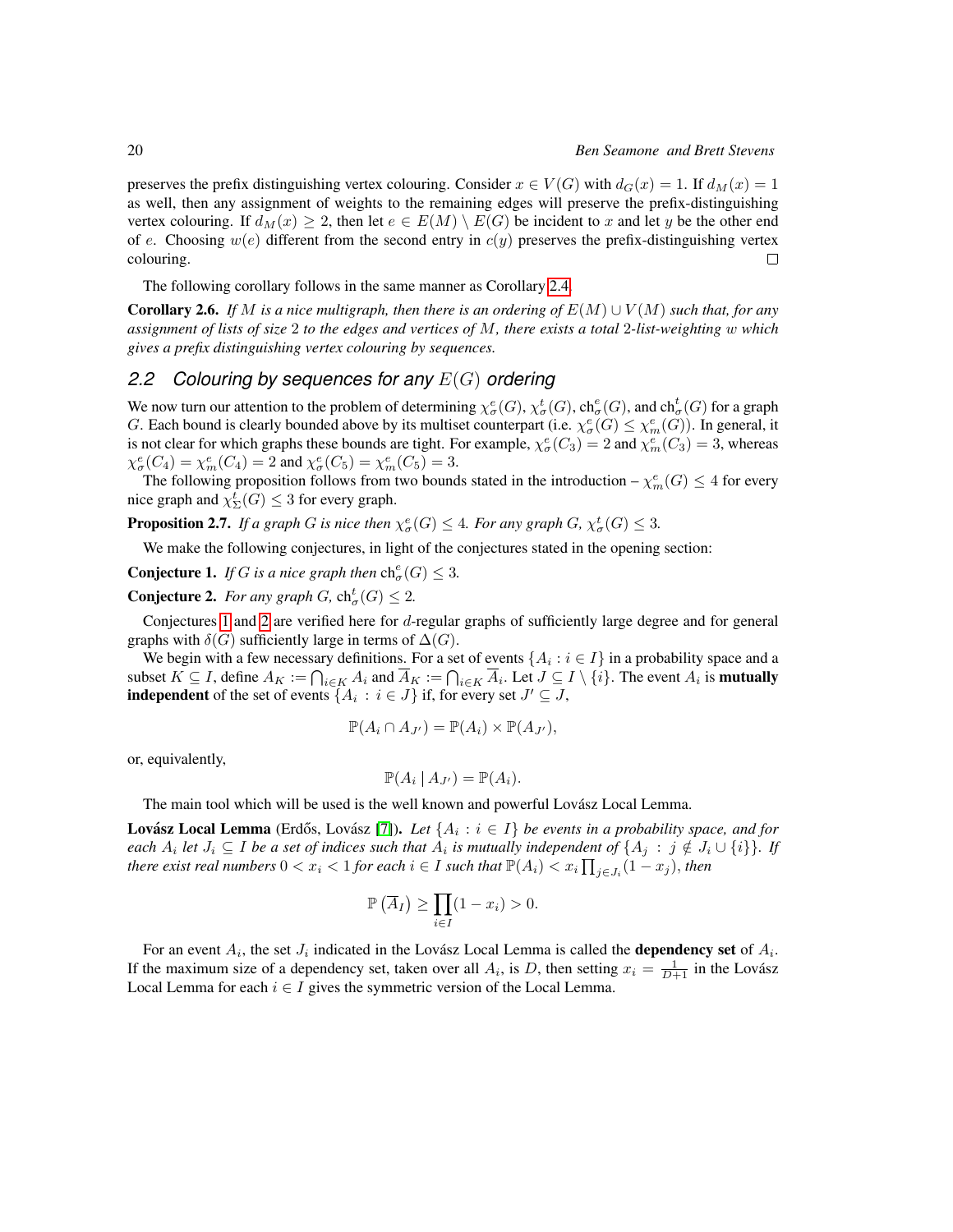*Sequence variations of the 1-2-3 Conjecture and irregularity strength* 21

**Symmetric Local Lemma** (Spencer [\[18\]](#page-13-1)). Let  $\{A_i : i \in I\}$  be a set of events in a probability space, and *for each*  $A_i$  *let*  $J_i \subseteq I$  *be a set of indices such that*  $A_i$  *is mutually independent of*  $\{A_j : j \notin J_i \cup \{i\}\}$ *. If*  $|J_i| \leq D$  *for all*  $i \in I$  *and*  $\mathbb{P}(A_i) < \frac{1}{e(D+1)}$  *for all*  $i \in I$ *, then*  $\mathbb{P}(\overline{A}_I) > 0$ *.* 

Let  $\{A_e : i \in E(G)\}\$  be a set of events in a probability space which are indexed by the edge set of a graph G. We say that an edge  $e \in E(G)$  is **covered** by the event  $A_{uv}$  if e is incident to either u or v, and uncovered otherwise.

<span id="page-6-0"></span>By applying the Symmetric Local Lemma, a bound for the list variation of Problem [2](#page-3-3) can be obtained: **Theorem 2.8.** *Let* G *be a graph with minimum degree*  $\delta$  *and maximum degree*  $\Delta$ *. If*  $\delta > \log_3(2\Delta^2 - 2\Delta + 1) + 2$  *then*  $\text{ch}^e_{\sigma}(G) \leq 3$ *.* 

**Proof:** For each  $e \in E(G)$ , let  $L_e$  be a list of 3 elements associated with e. Fix an arbitrary ordering of  $E(G)$ . Choose  $w(e)$  randomly from  $L_e$  with uniform probability and let  $c(u)$  denote the resulting sequence of weights of edges incident to  $u \in V(G)$ . For an edge  $uv \in E(G)$ , let  $A_{uv}$  denote the event that  $c(u) = c(v)$ ; we see that  $\mathbb{P}(A_{uv}) \leq 1/3^{\delta-1}$ .

Let  $J_{uv} \subset E(G) \setminus \{uv\}$  be the set of edges where  $j \in J_{uv}$  if and only if  $A_j$  covers uv or an edge incident to u or v, and  $j \neq uv$ ;  $A_{uv}$  is independent of  $\{A_e : e \notin J_{uv} \cup \{uv\}\}\$  since no edge incident to uv will have a weight determined by an event  $A_e$  with  $e \notin J_{uv}$ . Hence,

$$
D = \max\{|J_e| : e \in E(G)\} \le 2(\Delta - 1) + 2(\Delta - 1)^2 = 2\Delta(\Delta - 1).
$$

By the Symmetric Local Lemma, the result holds if

$$
\frac{1}{3^{\delta-1}}<\frac{1}{e(2\Delta(\Delta-1)+1)},
$$

which is satisfied if  $\delta > \log_3(2\Delta^2 - 2\Delta + 1) + 2$ .

If two adjacent vertices have distinct degrees, then their associated sequences will certainly differ. Hence, regular graphs are of particular interest. The following corollary is easily obtained from Theorem [2.8.](#page-6-0)

<span id="page-6-1"></span>**Corollary 2.9.** *If G is a d-regular graph,*  $d \geq 6$ *, then*  $\text{ch}_{\sigma}^e(G) \leq 3$ *.* 

A similar argument gives  $ch^e_\sigma(G) \leq 4$  if G is 5-regular,  $ch^e_\sigma(G) \leq 5$  if G is 4-regular, and  $ch^e_\sigma(G) \leq 6$ if  $G$  is 3-regular.

We now consider total weightings. Since the List 1-2 Conjecture implies that two weights should suffice for a proper colouring by sums, we consider total 2-list-weightings. The upper bound on the probability of a bad event is  $1/2^{\delta}$  rather than  $1/3^{\delta-1}$ ; the following bounds are obtained by similar arguments as those used to prove Theorem [2.8](#page-6-0) and Corollary [2.9.](#page-6-1)

**Theorem 2.10.** Let G be a graph with minimum degree  $\delta(G) = \delta$  and maximum degree  $\Delta(G) = \Delta$ . *If*  $\delta > \log_2(e(2\Delta^2 - 2\Delta + 1))$ , then  $\text{ch}^t_\sigma(G) \leq 2$ . In particular, if G is d-regular for  $d \geq 9$ , then  $ch^t_\sigma(G) \leq 2.$ 

<span id="page-6-2"></span>Finally, we examine  $ch^e_{\sigma}(M)$  and  $ch^t_{\sigma}(M)$  for a multigraph M. An application of the Local Lemma shows that as long as the maximum edge multiplicity is no more than the minimum degree less a logarithmic term in terms of maximum degree, then the bounds in Conjectures [1](#page-5-0) and [2](#page-5-1) can be obtained for multigraphs.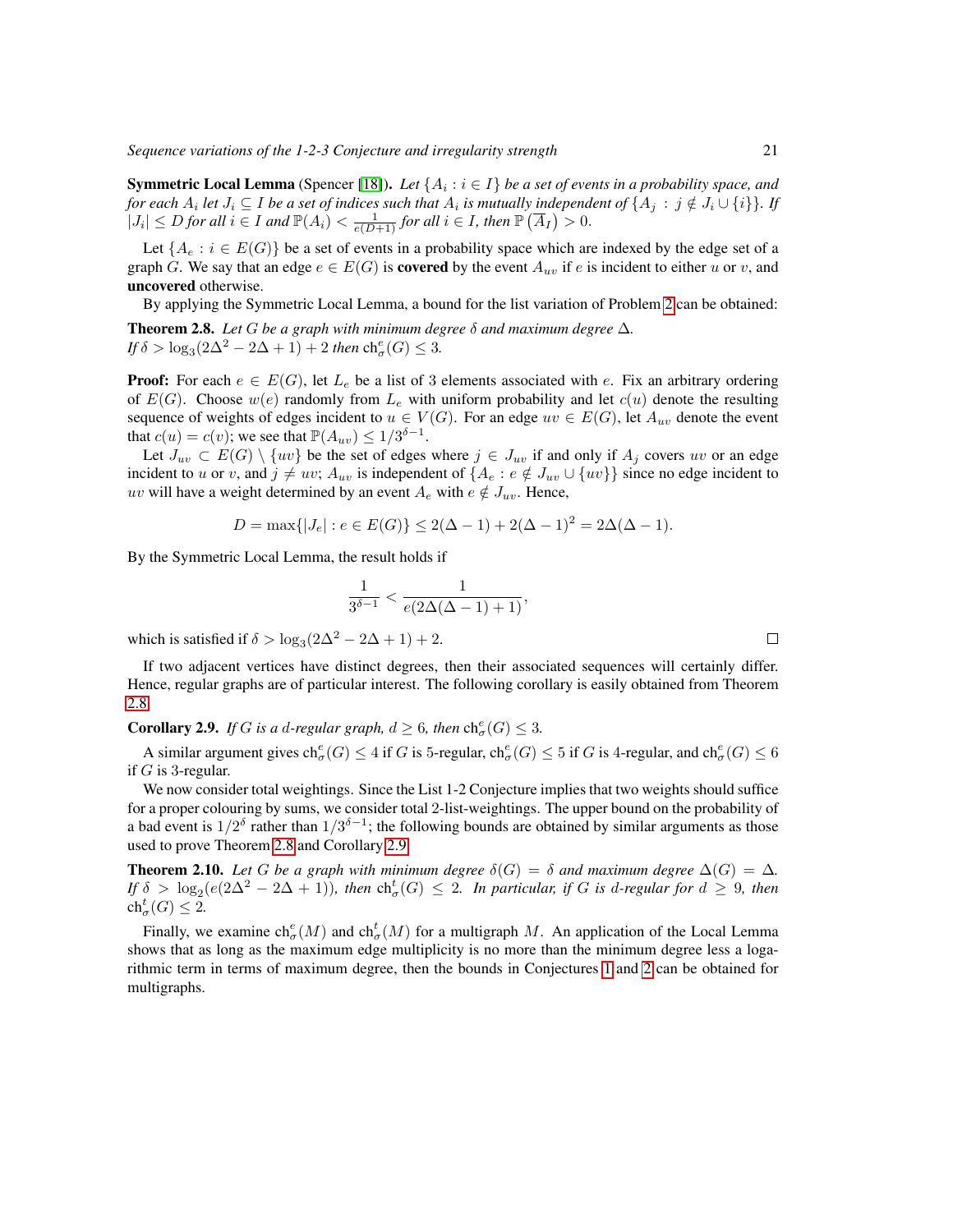$\Box$ 

**Theorem 2.11.** Let M be a loopless multigraph with maximum edge multiplicity  $\mu(G) = \mu$ , minimum *degree*  $\delta(G) = \delta$ *, and maximum degree*  $\Delta(G) = \Delta$ *.* 

*(1) If*  $\mu < \delta - 1 - \log_3(2\Delta^2 - 2\Delta + 1)$ *, then* ch<sup>e</sup><sub>σ</sub>(*M*) ≤ 3*. (2) If*  $\mu < \delta - \frac{1}{2} - \log_2(2\Delta^2 - 2\Delta + 1)$ *, then*  $\text{ch}^t_{\sigma}(M) \leq 2$ *.* 

**Proof:** (1) Let  $L_e$  be a list of 3 elements associated with the edge e. Fix an arbitrary ordering of  $E(G)$ . For an edge e, choose its weight  $w(e)$  randomly from  $L_e$  with uniform probability. Let  $c(u)$  denote the resulting sequence of weights of edges incident to  $u \in V(G)$ . For an edge  $e = uv$ , let  $A_e$  denote the event that  $c(u) = c(v)$  If  $u, v \in V(G)$  are adjacent vertices, and l is the number of edges between them, then

$$
\mathbb{P}(A_{uv}) \le 1/k^{\delta - l} \le 1/k^{\delta - \mu}.
$$

The size of the dependency set  $J_e$  is the number of adjacent pairs of vertices from which one vertex is of distance at most one from u or v, and hence the maximum size of a dependency set is  $D \leq 2\Delta(\Delta - 1)$ . By the Symmetric Local Lemma, the first result holds if

$$
\frac{1}{3^{\delta-\mu}} < \frac{1}{e(2\Delta(\Delta-1)+1)}.
$$

(2) Applying the same argument to a random list total weighting from lists of size 2, we need to satisfy the following inequality:

$$
\frac{1}{2^{\delta-\mu+1}} < \frac{1}{2\Delta(\Delta-1)+1)}.
$$

By considering edge  $k$ -weightings rather than edge  $k$ -list-weightings one can reduce the size of a bad event's dependency set in graphs with no short cycles, and hence obtain improved bounds.

Given an ordering of the edges of a graph G, denote by  $e_i^u$  the  $i^{\text{th}}$  edge incident to u with respect to the ordering of  $E(G)$ . A set of events  $K \subseteq \{A_e : e \in E(G) \setminus \{uv\}\}$  leaves the edge  $uv \in E(G)$  open if at least one of  $\{e_i^u, e_i^v\} \setminus \{uv\}$  is left uncovered by K for each  $1 \leq i \leq \max\{\deg(u), \deg(v)\}.$ 

<span id="page-7-0"></span>**Lemma 2.12.** Let G be a graph with ordered edge set  $E(G) = \{e_1, \ldots, e_m\}$ . Let  $w : E(G) \rightarrow [k]$  be a *random edge* k-weighting where, for each  $e \in E(G)$ ,  $w(e)$  is chosen with uniform probability from [k]; de*note by*  $c(u)$  *the resulting sequence of edge weights associated with*  $u \in V(G)$ *. For an edge*  $uv \in E(G)$ *, let*  $A_{uv}$  *be the event that*  $c(u) = c(v)$ *. If there exists a set of events*  $K \subseteq \{A_e : e \in E(G) \setminus \{uv\}\}\$ *such that* K leaves uv open, then  $A_{uv}$  *is mutually independent of* K.

**Proof:** It suffices to prove that  $\mathbb{P}(A_{uv} | K) = \mathbb{P}(A_{uv})$ , since any proper subset of K leaves more edges adjacent to uv uncovered than does K. If  $\deg(u) \neq \deg(v)$ , then  $\mathbb{P}(A_{uv}) = \mathbb{P}(A_{uv} | K) = 0$ .

Assume  $\deg(u) = \deg(v) = d$  and suppose that, for some i,  $uv = e_i^u = e_i^v$ . Clearly  $\mathbb{P}(A_{uv}) = \frac{1}{k^{d-1}}$ . Let

$$
U = \{j : e_j^u \text{ is uncovered by } K\} \setminus \{uv\}
$$
  

$$
V = \{j : e_j^v \text{ is uncovered by } K\} \setminus \{uv\}.
$$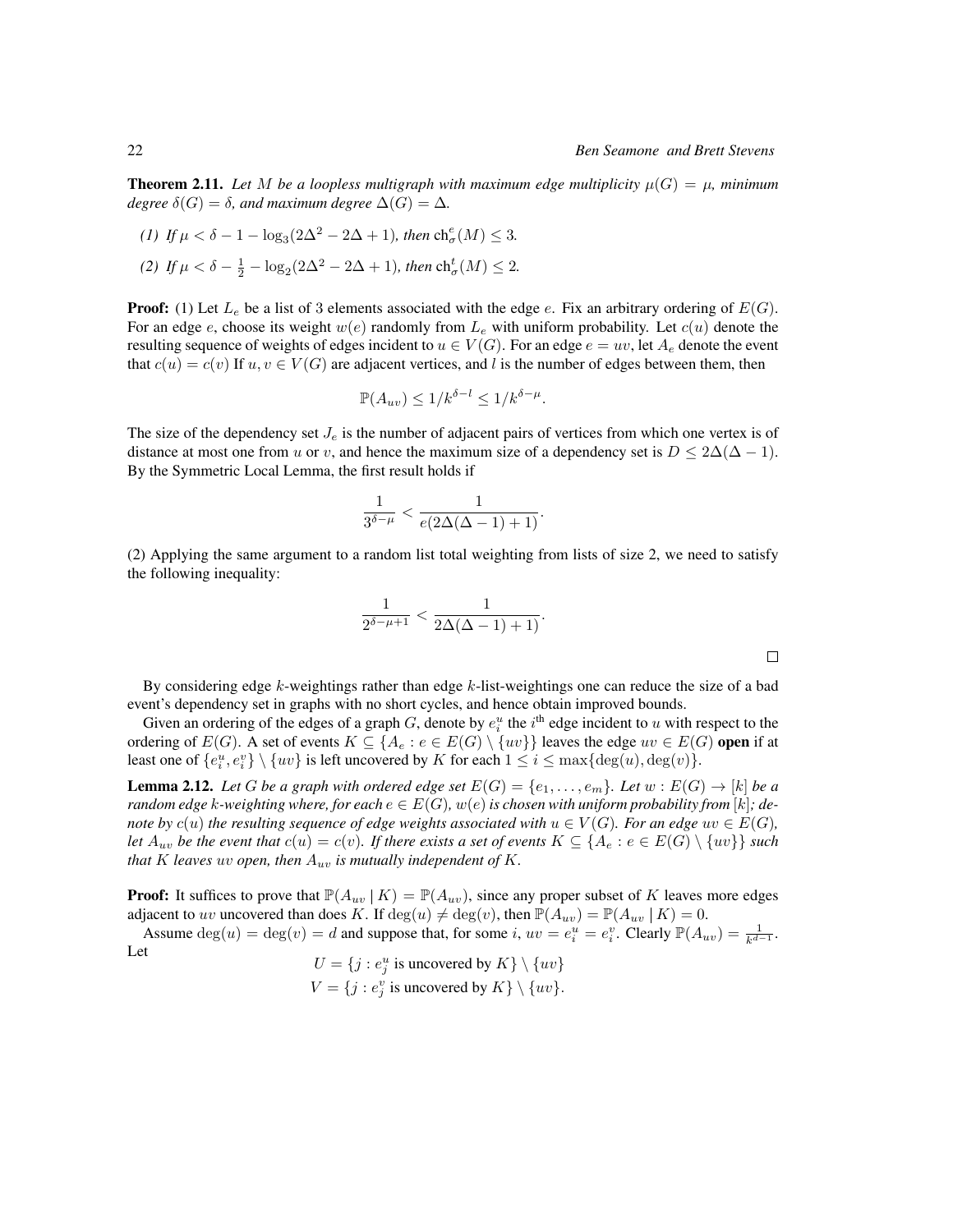*Sequence variations of the 1-2-3 Conjecture and irregularity strength* 23

Since uv is left open by K,  $U \cup V = [d] \setminus \{i\}$ . It follows that

$$
\mathbb{P}(A_{uv} \mid K) = \left(\frac{1}{k^{|U|}}\right) \left(\frac{k^{|U \cap V|}}{k^{|V|}}\right) = \left(\frac{1}{k^{|U|}}\right) \left(\frac{1}{k^{|V \setminus U|}}\right) = \frac{1}{k^{|U \cup V|}} = \frac{1}{k^{d-1}} = \mathbb{P}(A_{uv}).
$$

If  $uv = e_r^u = e_s^v$  for some  $r \neq s$ , then  $\mathbb{P}(A_{uv}) = \frac{1}{k^{d-2}} \times \frac{k}{k^3} = \frac{1}{k^d}$ . Again, let

$$
U = \{j : e_j^u \text{ is uncovered by } K\} \setminus \{uv\}
$$
 (5)

and

$$
V = \{j : e_j^v \text{ is uncovered by } K\} \setminus \{uv\}. \tag{6}
$$

Since uv is left open by  $A_K$ ,  $r \in V$  and  $s \in U$ , and so

$$
\mathbb{P}(A_{uv} \mid K) = \left(\frac{1}{k^{|U \setminus \{s\}|}}\right) \left(\frac{k^{|U \cap V \setminus \{r,s\}|}}{k^{|V \setminus \{r\}|}}\right) \mathbb{P}\left(w(uv) = w(e_r^u) = w(e_s^v)\right)
$$

$$
= \left(\frac{1}{k^{|U| \setminus \{s\}}}\right) \left(\frac{1}{k^{|V \setminus V \setminus \{r\}|}}\right) \left(\frac{1}{k^2}\right)
$$

$$
= \frac{1}{k^{|U \cup V \setminus \{r,s\}|}} \left(\frac{1}{k^2}\right)
$$

$$
= \frac{1}{k^{d-2}} \times \frac{1}{k^2} = \mathbb{P}(A_{uv}).
$$

Note the need for an edge  $k$ -weighting rather than an edge  $k$ -list-weighting in Lemma [2.12;](#page-7-0) it provides equality between  $\mathbb{P}(A_{uv})$  and  $\frac{1}{k^{d-1}}$  when  $uv = e_i^u = e_i^v$  for some index *i*, which is required to show that  $\mathbb{P}(A_{uv} | K) = \mathbb{P}(A_{uv}).$ 

<span id="page-8-0"></span>**Theorem 2.13.** Let G be a graph with minimum degree  $\delta(G) = \delta$  and maximum degree  $\Delta(G) = \Delta$  and girth at least 5. If  $\delta > \log_3(\Delta^2 - \Delta + 1) + 2$  then  $\chi^e_\sigma(G) \leq 3$ .

**Proof:** Fix an arbitrary ordering of  $E(G)$  and for an edge e, choose its weight  $w(e)$  randomly from  $\{1, 2, 3\}$  with uniform probability. Let  $c(u)$  denote the resulting sequence of weights of edges incident to  $u \in V(G)$ .

For an edge  $uv \in E(G)$ , let  $A_{uv}$  denote the event that  $c(u) = c(v)$ . Let  $J(uv)$  be the set of edges of distance at most 1 from u not incident to v, and let  $L(uv) = E(G) \setminus J(uv) \setminus \{uv\}$ . Since the girth of G is at least 5, the distance from u to any end of an edge is  $L(uv)$  is at least 2. This implies that all edges incident to u except uv are left uncovered by the events  $\{A_l : l \in L(uv)\} := K_{uv}$ , and hence uv is left open by  $K_{uv}$ . By Lemma [2.12,](#page-7-0) this implies that  $A_{uv}$  is mutually independent of  $K_{uv}$ ; let  $J_{uv} = J(uv)$  be the dependency set for  $A_{uv}$ . Since the maximum size of a dependency set is  $D = \max\{|J_e| : e \in E(G)\} \leq (\Delta - 1) + (\Delta - 1)^2 = \Delta(\Delta - 1)$ , by the Symmetric Local Lemma the result holds if

$$
\frac{1}{3^{\delta-1}} < \frac{1}{e(\Delta(\Delta-1)+1)},
$$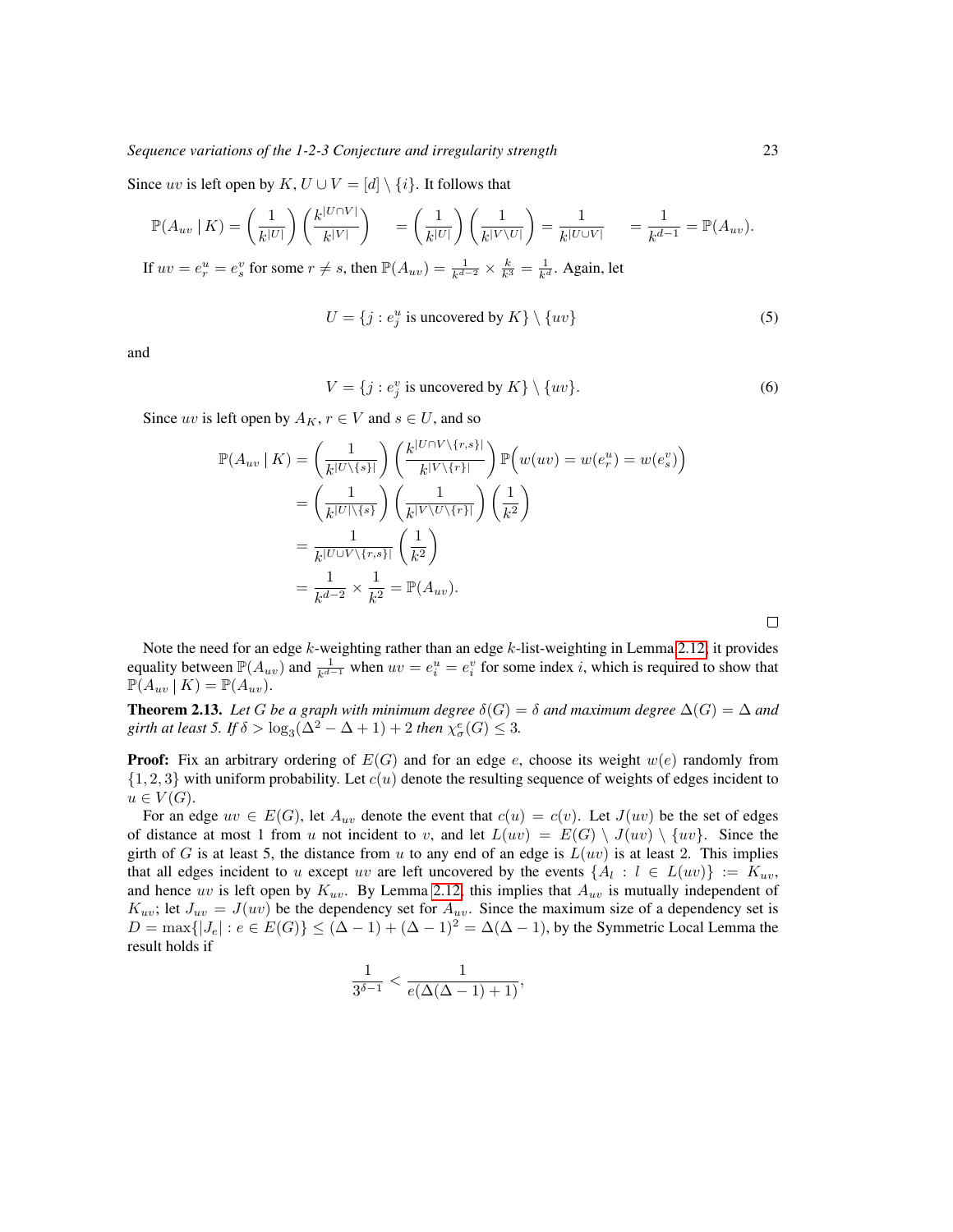which is satisfied if  $\delta > \log_3(\Delta^2 - \Delta + 1) + 2$ .

A  $(d, g)$ -graph is a d-regular graph with girth g. Theorem [2.13](#page-8-0) implies that, for most  $(d, g)$ -graphs, three edge weights suffice for adjacent vertices to receive distinct sequences.

**Corollary 2.14.** *If G is a* (*d*, *g*)-*graph with*  $d \neq 4$  *and*  $g \geq 5$ *, then*  $\chi^e_{\sigma}(G) \leq 3$ *.* 

**Proof:** If  $d = 3$ , then G is 3-colourable (by Brook's Theorem). In [\[12\]](#page-12-0) it is shown that if G is complete or 3-colourable then  $\chi_{\Sigma}^e(G) \leq 3$ , and so certainly  $\chi_{\sigma}^e(G) \leq 3$ . If  $d \geq 5$ , then  $d > \log_3(d^2 - d + 1) + 2$ , and so we may apply Theorem [2.13.](#page-8-0)  $\Box$ 

Recall that  $\chi_m^e(G) \leq 3$  if  $\delta(G) \geq 1000$ . As such, the only graphs for which it remains to show that  $\chi^e_\sigma(G) \leq 3$  holds are those with small minimum degree (at most 1000) and comparatively large maximum degree  $(\Omega(3^{\delta(G)/2}))$ .

The other theorems from this section have similar relaxations.

**Theorem 2.15.** Let G be a graph with minimum degree  $\delta(G) = \delta$ , maximum degree  $\Delta(G) = \Delta$ , and girth at least 5. If  $\delta > \log_2(e(\Delta^2 - \Delta + 1))$ , then  $\chi^t_\sigma(G) \leq 2$ . In particular, if G is d-regular for  $d \geq 7$ , *then*  $\chi^t_\sigma(G) \leq 2$ .

**Theorem 2.16.** Let M be a loopless multigraph with maximum edge multiplicity  $\mu(G) = \mu$ , minimum *degree*  $\delta(G) = \delta$ *, maximum degree*  $\Delta(G) = \Delta$ *, and girth at least 5.* 

- *(1) If*  $\mu < \delta 1 \log_3(\Delta^2 \Delta + 1)$ *, then*  $\chi^e_{\sigma}(M) \leq 3$ *.*
- (2) If  $\mu < \delta \frac{1}{2} \log_2(\Delta^2 \Delta + 1)$ , then  $\chi^t_\sigma(M) \leq 2$ .

# 3 Sequence irregularity strength

The **irregularity strength** of a graph G is the smallest integer k such that G has an edge k-weighting giving every vertex in  $G$  a distinct sum of incident edge weights. This well studied graph parameter was introduced by Chartrand et al. in [\[6\]](#page-12-12) where it was denoted  $s(G)$ . In keeping with our notation, we denote the irregularity strength of G as  $s_{\Sigma}^e(G)$ . Many variations of irregularity strength have been studied, including (but not limited to) requiring all vertices to receive distinct multisets, products, or sets of incident edge weights rather than distinct sums. These parameters are called the multiset irregularity strength, product irregularity strength and set irregularity strength, and they are denoted  $s_m^e(G)$ ,  $s_H^e(G)$ , and  $s_s^e(G)$  respectively. Note that a graph must be nice for these parameters to be well defined. Kalkowski, Karonski, and Pfender [\[11\]](#page-12-13) show that  $s_{\Sigma}^e(G) \leq \lceil 6n/\delta \rceil$  for every nice graph G. Aigner et al. [\[3\]](#page-12-14) show that if G is a d-regular graph  $d \geq 2$ , then  $s_m^e(G) \leq (5e(d+1)!n)^{1/d}$ . Burris and Schelp [\[5\]](#page-12-15) show that  $s_s^e(G) \leq C_\Delta$ max $\{n_i^{1/i} : 1 \leq i \leq \Delta(G)\}\$ , where  $C_\Delta$  is a constant relying only on  $\Delta$  and  $n_i$  denotes the number of vertices of degree  $i$  in  $G$  (in fact, their edge weighting gives a proper edge-colouring as well). Only partial results are known for  $s^e_H(G)$ .

The specific sequence irregularity strength of G, denoted  $s^e_{\sigma^*}(G)$ , is the smallest k such that there exists an ordering of  $E(G)$  and an edge k-weighting of G such every vertex receives a distinct induced sequence of incident edge weights. The **general sequence irregularity strength** of G, denoted  $s^e_{\sigma}(G)$ , is the smallest k such that for every ordering of  $E(G)$  there exists an edge k-weighting of G such every vertex receives a distinct induced sequence of incident edge weights.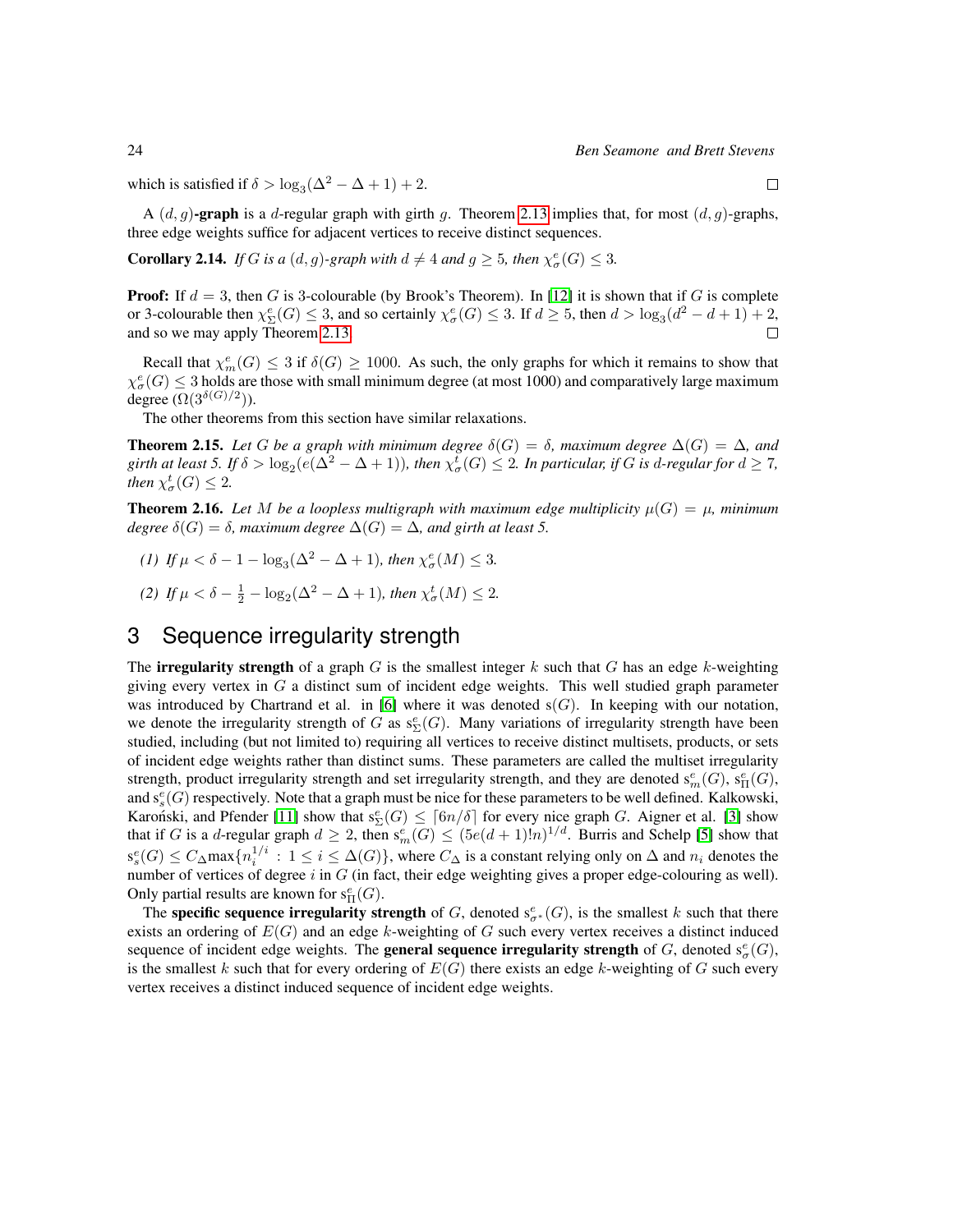Each "irregularity strength type" parameter has the usual natural list variant – rather than each edge receiving a weight from  $\{1, 2, \ldots, k\}$ , each is weighted from its own independently assigned list of k weights. The **general sequence list-irregularity strength** of a graph G is denoted  $ls^e_{\sigma}(G)$ ; the other parameters are extended similarly. As with the 1-2-3 Conjecture variations, one could weight the vertices of G as well as the edges; the corresponding parameters have "t" in place of "e" in the superscript (e.g.  $\text{ls}_{\sigma}^{t}(G)$  for total list-weightings which distinguish vertices by sequences for any ordering of  $E(G)$ ).

Let  $M_G := \max\{\lceil n_i^{1/i} \rceil : 1 \leq i \leq \Delta(G)\}\$ . Clearly  $s_{\sigma^*}^e(G) \geq M_G$ , since any valid weighting from  $\{1, 2, \ldots, k\}$  must satisfy  $k^d \geq n_d$  for each degree d. We make the following conjectures, which motivates the results that follow:

#### **Conjecture 3.** *If G is a nice graph, then*  $s^e_{\sigma}(G) = M_G$ .

**Conjecture 4.** *If G is a nice graph, then*  $\text{ls}_\sigma^e(G) = M_G$ .

The aforementioned bound on  $s_s^e(G)$  shows that there is a constant  $C$  such that  $s_{\sigma^*}^e(G)\leq s_\sigma^e(G)\leq CM_G.$ The bound on  $s_m^e(G)$  stated above gives a similar result for d-regular graphs. In fact, it follows quite eas-ily from the proof details of Aigner et al. [\[3\]](#page-12-14) that their bound holds for  $ls<sub>m</sub><sup>e</sup>(G)$ . By directly considering colouring by sequences, these bounds can be further improved.

**Theorem 3.1.** *If* G *is a nice d-regular graph, then*  $\text{ls}_{\sigma}^e(G) \leq \left[ (2e(d+1)(n-d))^{1/d-1} \right]$ .

**Proof:** Fix an arbitrary ordering of  $E(G)$ . Let  $L_e$  be a set of size  $k = \left[ (2e(d+1)(n-d))^{1/(d-1)} \right]$ associated with the edge e; choose its weight  $w(e)$  randomly from  $L_e$  with uniform probability. Let  $c(u)$ denote the resulting sequence of weights of edges incident to  $u \in V(G)$ .

For an edge  $e = uv$ , let  $A_e$  denote the event that  $c(u) = c(v)$ . By the same argument in the proof of Theorem [2.8,](#page-6-0)  $\mathbb{P}(A_e) \le 1/k^{d-1}$ . For a non-adjacent pair of vertices  $p = \{u, v\}$ ,  $\mathbb{P}(A_p) \le 1/k^d$  where  $A_p$ is the event that  $c(u) = c(v)$ .

The size of a dependency set  $J_e$  for an edge  $e = uv$  is the number of edges of distance at most one from e plus the number of nonadjacent pairs of vertices containing u, v, or a neighbour of u or v; in other words, the total number of pairs of vertices containing at least one vertex in  $N(u) \cup N(v)$ . Hence,

$$
|J_e| \le \binom{n}{2} - \binom{n-2d}{2} = d(2n - 2d - 1).
$$

Similarly, the size of  $J_p$  is

$$
|J_p| \le \binom{n}{2} - \binom{n-2d-2}{2} = (d+1)(2n-2d-3).
$$

The probability of a bad event  $A \in \{A_e, A_p : e \in E(G), p \in (V(G) \times V(G)) \setminus E(G)\}$  is

$$
\mathbb{P}(A) \le \frac{1}{k^{d-1}} \le \frac{1}{2e(d+1)(n-d)} < \frac{1}{e(\max\{|J_e|, |J_p|\}+1)},
$$

and so the result holds by the Symmetric Local Lemma.

A bound for total list weightings is similarly obtained: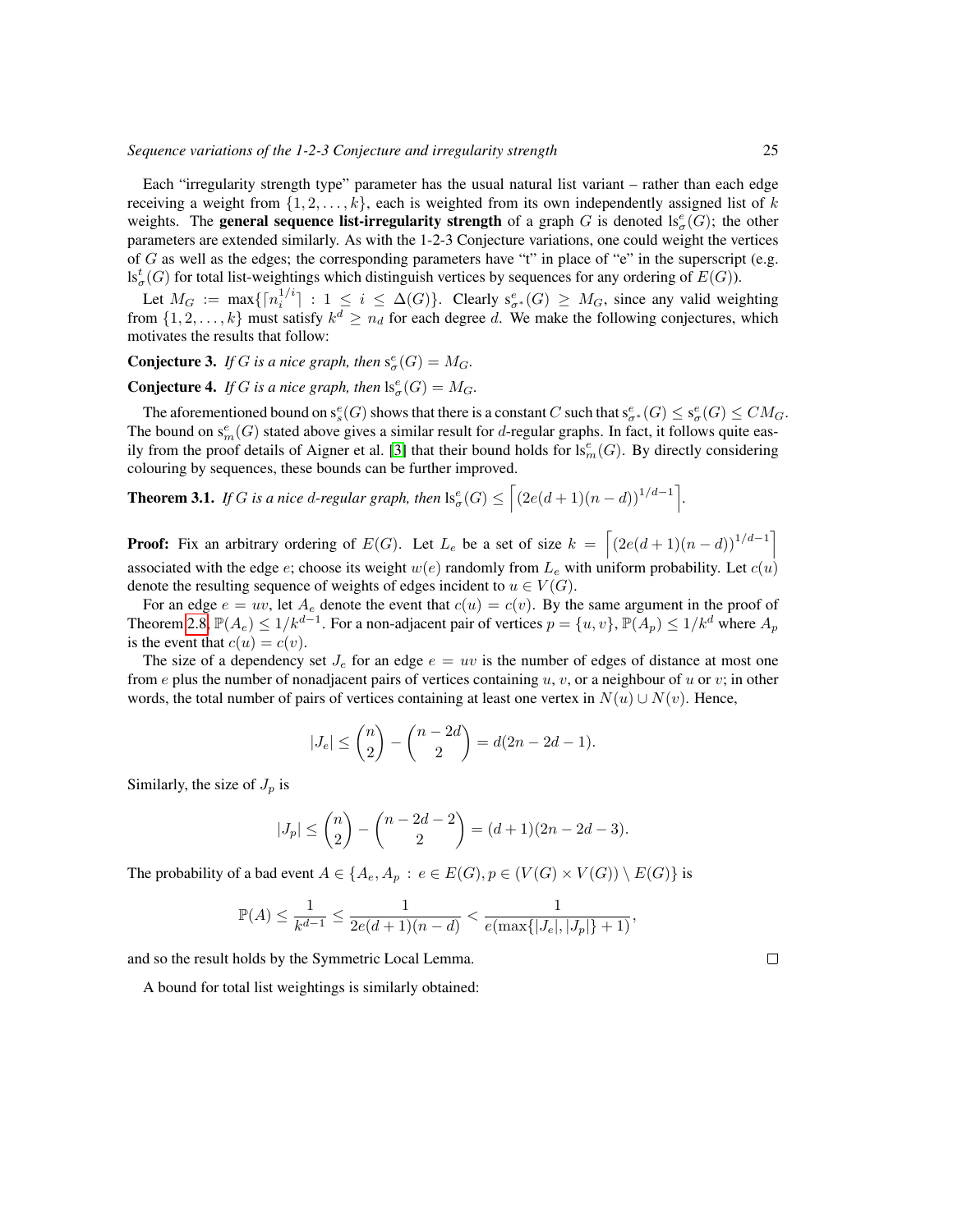#### 26 *Ben Seamone and Brett Stevens*

**Theorem 3.2.** For any d-regular graph G,  $d \geq 2$ ,  $1s^t_\sigma(G) \leq \left[ (2e(d+1)(n-d))^{1/d} \right]$ .

As with our results on  $ch_{\sigma}^e(G)$  and  $ch_{\sigma}^t(G)$ , these theorems generalize to graphs with arbitrary maximum and minimum degrees. In particular, we can show that there is a constant bound on general sequence list irregularity strength for graphs with sufficiently large minimum degree.

<span id="page-11-0"></span>**Theorem 3.3.** *If* G is a graph with minimum degree  $\delta(G) = \delta$  and maximum degree  $\Delta(G) = \Delta$ , then

$$
\mathrm{ls}_{\sigma}^{e}(G) \leq \left[ \left( 2e(\Delta + 1)(n - \Delta) \right)^{1/\delta - 1} \right], \text{ and } \mathrm{ls}_{\sigma}^{t}(G) \leq \left[ \left( 2e(\Delta + 1)(n - \Delta) \right)^{1/\delta} \right].
$$

As a consequence, there is a constant bound on general sequence list irregularity strength for graphs with sufficiently large minimum degree.

**Corollary 3.4.** Let  $n, k \in \mathbb{Z}^+$ . If G is a graph on n vertices with minimum degree  $\delta(G) = \delta > c \log n$ *for large enough*  $c = c(k)$ *, then*  $\text{Is}_{\sigma}^{e}(G) \leq k$ *.* 

**Proof:** Choose c so that  $c \log n \ge \log_k(\frac{e}{2}(n+1)^2 + 1) + 1$ . Note that the function  $f(\Delta) = (\Delta+1)(n-\Delta)$ is maximized when  $\Delta = \frac{1}{2}(n-1)$ , and so  $(\Delta + 1)(n - \Delta) \leq \frac{1}{4}(n+1)^2$ .

Since  $\delta(G) > \log_k(\frac{e}{2}(n+1)^2 + 1) + 1$ ,

$$
k^{\delta - 1} > \left(\frac{e}{2}(n+1)^2 + 1\right)
$$
  
\n
$$
\implies k > \left(2e(\Delta + 1)(n - \Delta)\right)^{1/\delta - 1}
$$
  
\n
$$
\implies k \ge \left[\left(2e(\Delta + 1)(n - \Delta)\right)^{1/\delta - 1}\right]
$$

.

The result follows by Theorem [3.3.](#page-11-0)

Finally, we extend our irregularity strength results to multigraphs; the proof follows similarly to that of Theorem [2.11.](#page-6-2)

**Theorem 3.5.** Let M be a loopless multigraph with maximum edge multiplicity  $\mu(G) = \mu$ , minimum *degree*  $\delta(G) = \delta$ *, and maximum degree*  $\Delta(G) = \Delta$ *. For any positive integer k,* 

- (1) if  $\mu < \delta \log_k(2e(\Delta + 1)(n \Delta))$ , then  $\text{ls}_{\sigma}^e(M) \leq k$ .
- *(2) if*  $\mu < \delta \log_k(2e(\Delta + 1)(n \Delta)) + 1$ *, then*  $\mathrm{ls}_{\sigma}^{t}(M) \leq k$ *.*

## Acknowledgements

The authors express their gratitude to their respective funding agencies - Carleton University, the Natural Sciences and Engineering Research Council of Canada, and the Ontario Ministry of Research and Innovation. We also thank the referees for their helpful suggestions.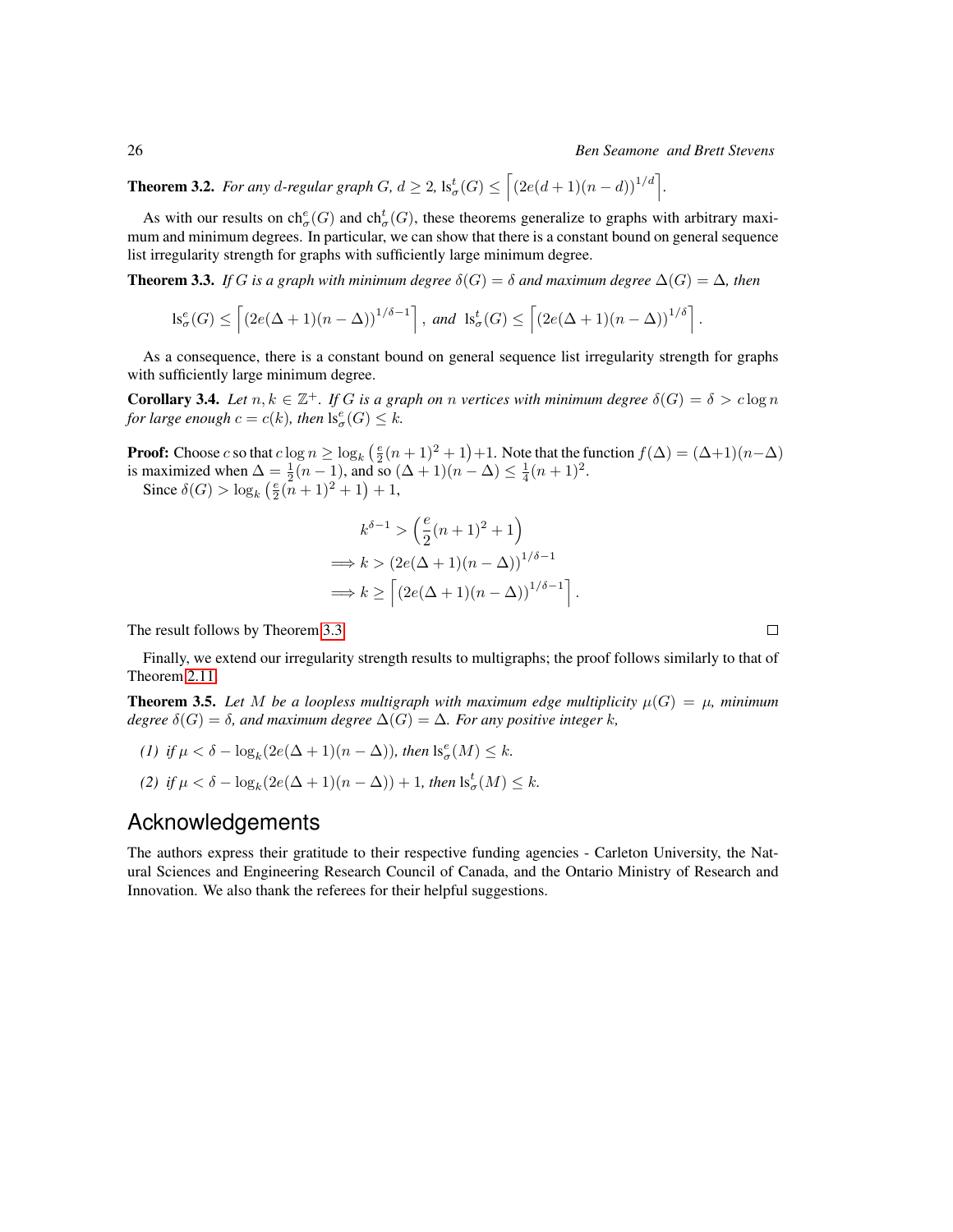#### References

- <span id="page-12-3"></span>[1] L. Addario-Berry, R. E. L. Aldred, K. Dalal, and B. A. Reed. Vertex colouring edge partitions. *J. Combin. Theory Ser. B*, 94(2):237–244, 2005.
- <span id="page-12-4"></span>[2] L. Addario-Berry, K. Dalal, and B. A. Reed. Degree constrained subgraphs. *Discrete Appl. Math.*, 156(7):1168–1174, 2008.
- <span id="page-12-14"></span>[3] M. Aigner, E. Triesch, and Z. Tuza. Irregular assignments and vertex-distinguishing edge-colorings of graphs. In *Combinatorics '90 (Gaeta, 1990)*, volume 52 of *Ann. Discrete Math.*, pages 1–9. North-Holland, Amsterdam, 1992.
- <span id="page-12-7"></span>[4] T. Bartnicki, J. Grytczuk, and S. Niwczyk. Weight choosability of graphs. *J. Graph Theory*, 60(3):242–256, 2009.
- <span id="page-12-15"></span>[5] A. C. Burris and R. H. Schelp. Vertex-distinguishing proper edge-colourings. *J. Graph Theory*, 26(2):73–82, 1997.
- <span id="page-12-12"></span>[6] G. Chartrand, M. S. Jacobson, J. Lehel, O. R. Oellermann, S. Ruiz, and F. Saba. Irregular networks. *Congr. Numer.*, 64:197–210, 1988. 250th Anniversary Conference on Graph Theory (Fort Wayne, IN, 1986).
- <span id="page-12-11"></span>[7] P. Erdős and L. Lovász. Problems and results on 3-chromatic hypergraphs and some related questions. In *Infinite and finite sets (Colloq., Keszthely, 1973; dedicated to P. Erdős on his 60th birthday)*, Vol. II, pages 609–627. Colloq. Math. Soc. János Bolyai, Vol. 10. North-Holland, Amsterdam, 1975.
- <span id="page-12-1"></span>[8] E. Győri and C. Palmer. A new type of edge-derived vertex coloring. *Discrete Math.*, 309(22):6344– 6352, 2009.
- <span id="page-12-6"></span>[9] M. Kalkowski. A note on the 1,2-conjecture. Preprint, private communication, 2009.
- <span id="page-12-2"></span>[10] M. Kalkowski, M. Karoński, and F. Pfender. Vertex-coloring edge-weightings: towards the 1-2-3conjecture. *J. Combin. Theory Ser. B*, 100(3):347–349, 2010.
- <span id="page-12-13"></span>[11] M. Kalkowski, M. Karoński, and F. Pfender. A new upper bound for the irregularity strength of graphs. *SIAM J. Discrete Math.*, 25(3):1319–1321, 2011.
- <span id="page-12-0"></span>[12] M. Karoński, T. Łuczak, and A. Thomason. Edge weights and vertex colours. *J. Combin. Theory Ser. B*, 91(1):151–157, 2004.
- <span id="page-12-10"></span>[13] M. Khatirinejad, R. Naserasr, M. Newman, B. Seamone, and B. Stevens. Digraphs are 2-weight choosable. *Electron. J. Combin.*, 18(1):Paper 21, 4, 2011.
- <span id="page-12-5"></span>[14] J. Przybyło and M. Woźniak. On a 1,2 conjecture. *Discrete Math. Theor. Comput. Sci.*, 12(1):101– 108, 2010.
- <span id="page-12-8"></span>[15] B. Seamone. On weight choosability and additive choosability numbers of graphs, submitted. Available at <http://arxiv.org/abs/1210.6944>.
- <span id="page-12-9"></span>[16] B. Seamone. *Derived Colourings of Graphs*. PhD thesis, Carleton University, 2012.